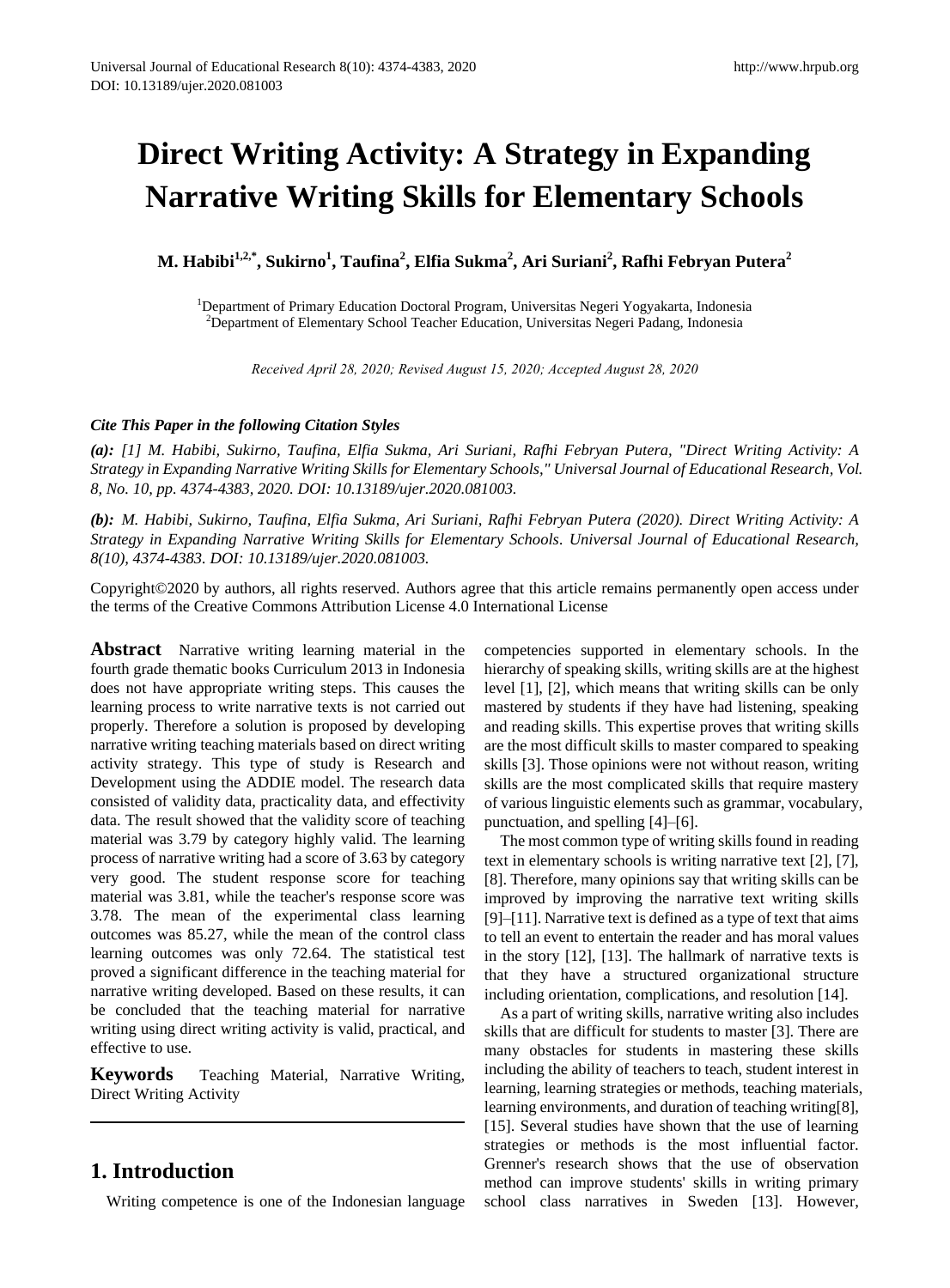according to Slamet, the use of teaching material also has a big influence because it can provide support in writing process. Teaching material is a student worksheet, so the use of appropriate teaching material can improve students' skills particularly in narrative writing [16]. Based on this opinion, it can be concluded that the use of teaching material that adopts writing learning strategies/methods is the most appropriate solution in improving students' skills in narrative writing.

In reality, the learning material for writing narrative texts contained in the fourth grade thematic books of the Curriculum 2013 has not adopted an appropriate writing strategy/method [17]. Writing material is only in the form of instructions which assign students to write experiences when playing at home environment and when participating in competitions. Writing learning is focused only on results, students are not directed to carry out writing activities step by step. Research on narrative writing in elementary schools conducted by Nurjani & Zulela et al shows that learning material for writing stories contained in student books is presented monotonously. Writing learning is carried out directly on content without pre-writing activities such as formulating writing ideas and making essays and post-writing activities such as checking punctuation, grammar, spelling, and publishing activities [18], [19]. Kamariah et al & Masood through their research concluded that the lack of teaching materials and writing activities that are straight on content causes students' difficulty in determining the topic so that they experience confusion at the beginning and the end of writing[20], [21].

Based on the above problems, it is necessary to develop teaching material for narrative writing as a companion to the 2013 curriculum thematic books in teaching students narrative writing skills. The right type of writing learning strategy to collaborate with this narrative writing teaching material is the direct writing activity strategy. According to Blake and Spennato, a direct writing activity strategy is a strategy to develop writing skills using a writing process approach [22]. This strategy focuses on the process of guiding student activities directly [7]. The direct writing activity strategy applies the writing steps systematically including prewriting, drafting, revising, editing, and publishing stages.

The procedures of writing activities using the direct writing activity strategy according to Crawley & Lee Mountain [23] and Eanes [22] are: (1) preparing students to write by helping them choose topics that are not too general or too narrow, (2) helping students make writing frames through formulating question activities related to the topic chosen, (3) guiding students to write the first draft using information that has been collected, (4) each student reads a draft that has been written to a partner or teacher, (5) students provide suggestions to friends' draft related to the use of vocabulary, punctuation marks, and spelling, (6) students re-edit their writing according to the revised results of the pair, (7) students publish their writing in front of class or in classroom wall magazine. Direct writing activity strategy is very effective in developing narrative writing teaching material. Research conducted by Rietdijk shows that the use of direct writing activity strategy makes students better in understanding the correct writing rules because there are feedback activities continued by revising the writing [24].

## **2. Literature Review**

## **2.1. Teaching Material: Role of Teaching**

There are many factors influencing the effectiveness of learning, but the use of teaching materials is slightly more influential because it guides students throughout the learning process, provides greater support, and plays a central role in teaching and learning [25]. In fact, according to Garton & Grapes "Materials are fundamental to language learning and teaching (...) but materials cannot be viewed independently of their users"[26].

Teaching material can be interpreted as a set of tools that contain information needed by teachers in planning and implementing learning [27], [28]. If interpreted from the word composer, the teaching material has meaning as the material used by educators to teach. More broadly, teaching material can be defined as any form of resources that can be utilized by teacher to assist him/her in carrying out teaching and learning activities together with students in class [29], [30]. Based on these definitions, according to Ahmar & Rahman teaching materials can be in the form of written or unwritten material [31].

Teaching material has a fundamental function in directing the learning process [32]. The direction and purpose of learning can be predicted through the content of the teaching materials used. Good or not the contents of a teaching material can affect the quality of learning and learning outcomes to be achieved by students [29]. At least, teaching material has a function that cannot be underestimated, namely: (1) as a guide for teachers to direct all activities in the learning process, (2) a substance of competence that should be taught to students [31], (3) as a guide in following all learning process activities, (4) the substance of competencies that students must learn and master [33], (5) as an evaluation tool for achievement and mastery of learning outcomes [25].

#### **2.2. Narrative Writing**

Writing is an active productive activity, because in writing activities the writer is directly involved in producing various information that can be utilized by community[6], [34]. Writing skill is one of the competencies in learning Indonesian in elementary schools. The most common type of writing skill taught and the most problematic for elementary school students is narrative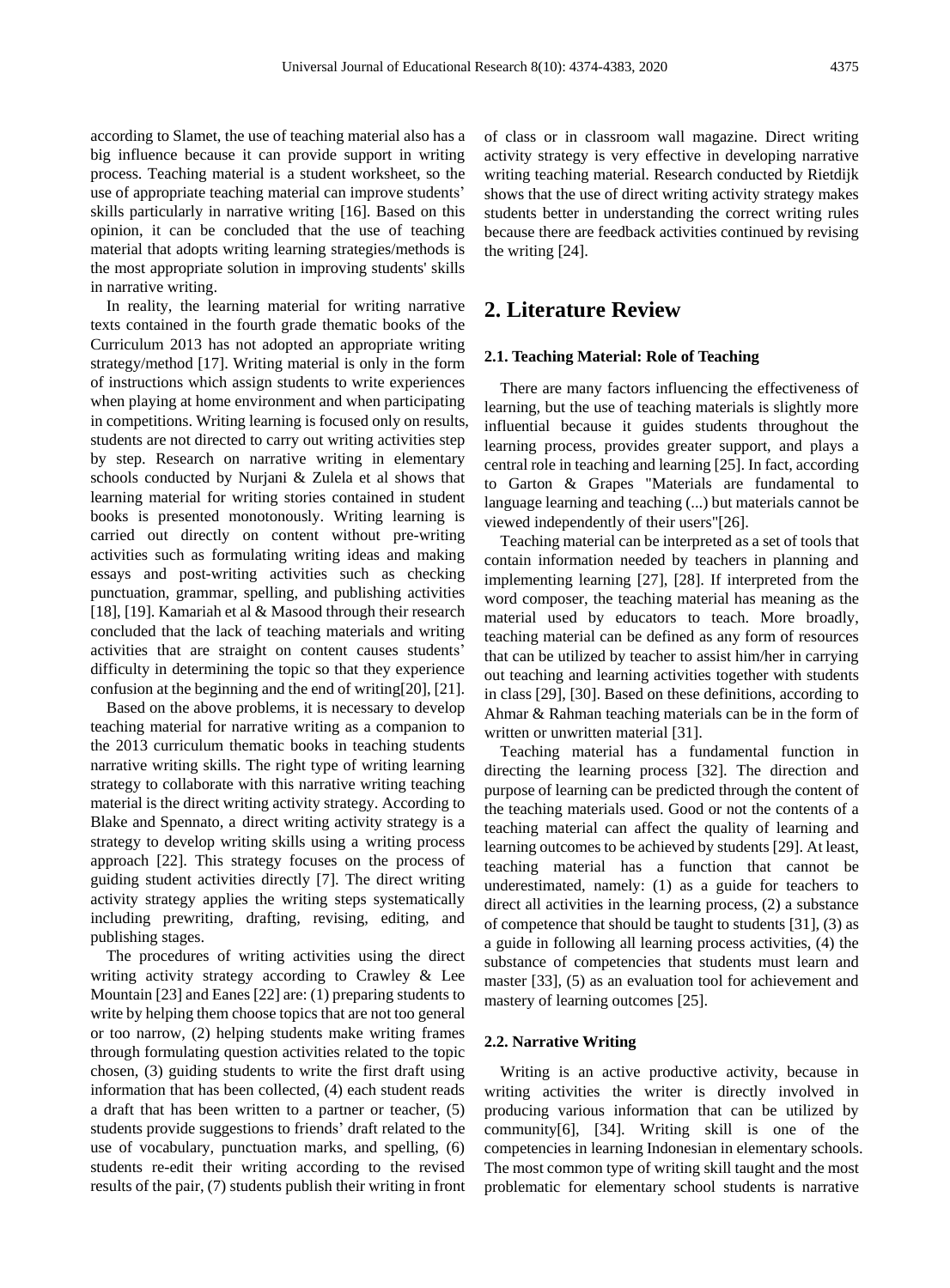#### writing [24].

Narration has meaning as "telling". It is a text that tries to tell an event in the order in which it occurred [35]. Narration can also be said as a text that seeks to present a series of events through four series of events namely orientation, climax, anti-climax, and resolution with the intention of giving meaning to an event so that the reader can take the wisdom of the story [17].

The narrative text has characteristics that distinguish it from other text types. It is structured by several components, namely themes, actions or actions, characters, settings, plot, character, and point of view [2]. The most important element in narrative text is the action or action of the character because the element is the thing that is told in the story and acts as a storyline [36]. Based on the constituent components, the narrative text aims to narrate an event so that the reader seems to see the event being told.

Tarigan explained the purpose of learning to write narrative text in elementary school is that students are able to re-express their experiences through coherent stories using written language symbols [2]. Why should it be based on experience? According to Janne et al [37], the fourth grade students are still in the stage of concrete operational development. It means that the new students can write down things that they have seen or experienced. Learning to write stories that are fictional and delusional can only be taught when students are aged 11-12 years or before the formal operational period.

## **2.3. Direct Writing Activity Strategy**

Direct writing activity strategy is a writing strategy that involves students in the writing process directly [38]. According to Syafii, in using the direct writing activity strategy the teacher not only guides students to the writing task but also provides modeling for each writing phase considering that elementary school students have never done narrative writing activities before [39].

The use of direct writing activity strategy accustoms students to write in accordance with the steps of writing good and right. Students will participate in writing activities directly through systematic steps [40]. Blake and Spennato explain some advantages of direct writing activity strategy, namely: (1) this strategy can be applied in learning to write at all levels of education, (2) this strategy uses an approach in its application, so students will practice writing properly according to established procedures, (3 ) it can be applied in all types of composing learning, (4) it makes learning to write more meaningful and has value [22].

In creating an interesting and structured writing learning process, a direct writing activity strategy has several systematic steps, namely: (1) Prewriting. Prepare students to write. Help them choose and narrow writing topics and help students identify the sources of information. (2)

Framing the writing assignment. Encourage students to formulate questions that are relevant to their topic and will look for answers. (3) Writing the assignment. Students organize their information into the draft, add desired information to answer the questions in framing activities. (4) Revising the draft. Furthermore, the author read his paper to other students or teachers. Students or teachers to make suggestions that will help the students to explain their thinking then use the suggestions from students or teachers. (5) Editing. Each student must have a paper editing. The editing was made to the symbols contained in the writings. (6) Final draft. Students can publish their writings to read by students or teachers[23].

## **3. Methods**

This study is Research and Development adopting the ADDIE model to produce narrative writing teaching material based on direct writing activity strategies for the fourth grade elementary school students. Research and Development needs to be applied in the world of education. According to Borg & Gall, research and development only plays a small role in education so far. Less than one percent of education expenditure is on this. Perhaps this is one reason why the progress of education is far behind other sectors [41].

ADDIE is an acronym for Analysis, Design, Development, Implementation, and Evaluation. This acronym is as well as a stage in this development process [42]. Pribadi explains the ADDIE stages as follows [43]: *The analysis stage* serves as a starting point for research aimed at finding out the situation of the problem before designing teaching materials. *In the design phase*, the researchers began to design the teaching materials based on the results of the analysis and direct writing activity strategy steps. *At the development phase*, several activities were carried out, namely developing an instrument to evaluate the teaching materials and testing the validity of the teaching materials. *The implementation phase* is the activity of continuous modification or revision to ensure the level of effectiveness and practicality of the developed teaching material. *Evaluation activities* are divided into two types namely formative and summative evaluation. Formative evaluation is related to the assessment at the development and implementation phase which leads to revision activities. Meanwhile, summative evaluation is the final conclusion of teaching material developed based on the results of validity, practicality, and effectiveness[42], [44].

The research sample was the fourth grade students in several elementary schools in Bukittinggi Indonesia in the 2017/2018 school year. The first trial activity involved 22 students, while the second one involved 48 students divided into experimental and control classes. Sampling for the experimental class and the control class used a simple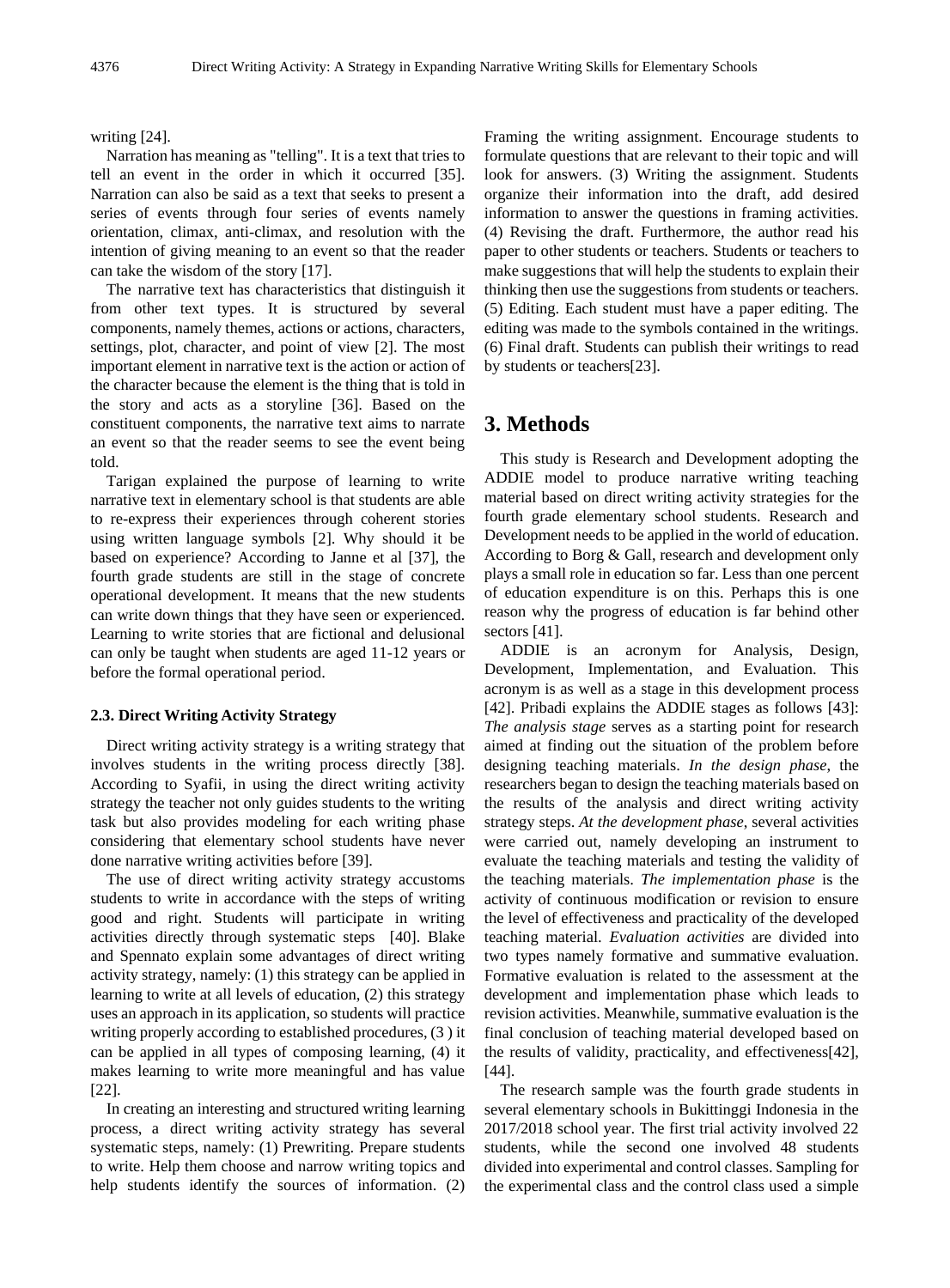random sampling technique, namely taking random sample members without regard to the strata in the sample population. Therefore, the researchers were free to choose the class taken as an experimental class and a control class [45], [46]. The experimental class was given treatment using narrative writing teaching materials based on the direct writing activity strategy. The control class was not given treatment, meaning this class only used the commonly used teaching materials, namely the 2013 Curriculum thematic student book.

Research data were collected through interviews, observations, questionnaires (questionnaires), and assessments of student writing. The interview aims to find out the opinions of teachers and students after using the teaching material developed. Observations were carried out to observe the activities of teachers and students during the learning process of narrative writing. Meanwhile, the questionnaire was used to assess the level of validity and practicality of teaching materials developed. The results of students' narrative writing both in the experimental class and the control class were useful to determine the level of effectiveness of narrative writing teaching material based on direct writing activity strategy.

The analysis of student learning outcomes in narrative writing was carried out with a *non equivalent group pretest-posttest design technique*, using *pre-test* and *post-test* results as an evaluation tool to compare the learning outcomes of experimental and control classes. Data calculations used the *t-test*, namely *independent simples t-test* through the SPSS 26 program, this test was used to determine whether there is a difference in the treatment given to a group of research subjects [47].

## **4. Finding and Discussion**

Discussion of the result of this study is based on the stages of the ADDIE model and the types of data in development research which are data validity, practicality, and effectiveness.

#### **4.1. Need Analysis**

The analysis is interpreted as an attempt to investigate something to find out the real situation [20]. The need analysis in this research is an activity to investigate the things that should be applied in learning to write narration, including efforts to formulate the things needed in developing narrative writing teaching material [28].

The need analysis phase produces several concepts, *first*: the learning material for narrative writing must be structured according to the writing phase, the characteristics of narrative text, and the direct writing activity strategy step. Therefore, in the initial phase of learning, students are guided to choose the topic of writing, then determine the title of the writing, present the main points of the story in the form of webbing, and create a writing framework. In the next phase, there is material

about developing writing frameworks into narrative text. Then in the final phase, material about revising and editing narrative text that has been produced by students is presented.

*Second*, teaching materials need to be supplemented with explanatory information/ instructions that are supported by examples. The explanatory information includes: (1) points that must be considered in writing, including the use of capital letters, choice of words, preparation of sentences, and the correct spelling, (2) instructions to register the main point of the story in the form of webbing, (3) instructions to make writing framework based on webbing, (4) instructions on how to develop the writing framework into narrative text, (5) instructions on how to revise and edit writing.

*Third*, the teaching material developed must be equipped with writing assignments. Teaching material functions as student worksheets. Narrative writing activities are not knowledge but skills. Therefore students need to hone their skills by doing various writing assignments [16].

*Fourth*, the display of teaching materials was adjusted to the characteristics of the fourth grade elementary school students. The development of teaching material was intended for students, then the teaching material must be attractive to the users. The teaching material was structured and easy for students to understand. The presentation of the material was done in a communicative and interactive language so that students feel happy and interested in learning. The use of color and layout must also be considered so that the impression of interesting teaching materials can be obtained [29].

### **4.2. Design**

Based on the background of the problem and the result of the need analysis, the researchers developed the narrative writing teaching material as a solution to the problem of learning to write narrative text in elementary school. Teaching material developed has a structured material design according to the steps of writing and narrative text characteristics. Besides, teaching material also adopts one of the appropriate writing learning strategies, namely the direct writing activity strategy. The teaching material has also been equipped with various instructions that can help students in writing narrative texts. These instructions allow students to carry out writing activities independently [48]. The design of teaching materials, the use of colours, the illustrations, and the layout were also adapted to the characteristics of elementary school students, namely loving something interesting, interested in pictures, interested in communicative and interactive language, interested in bright colours, and interested in short sentences. The components of the developed teaching material consist of: (1) instructions on how to use of the teaching material, (2) learning indicators, (3) learning outcomes, (4) concept maps, (5) material explanations, (6) learning 1, (7) learning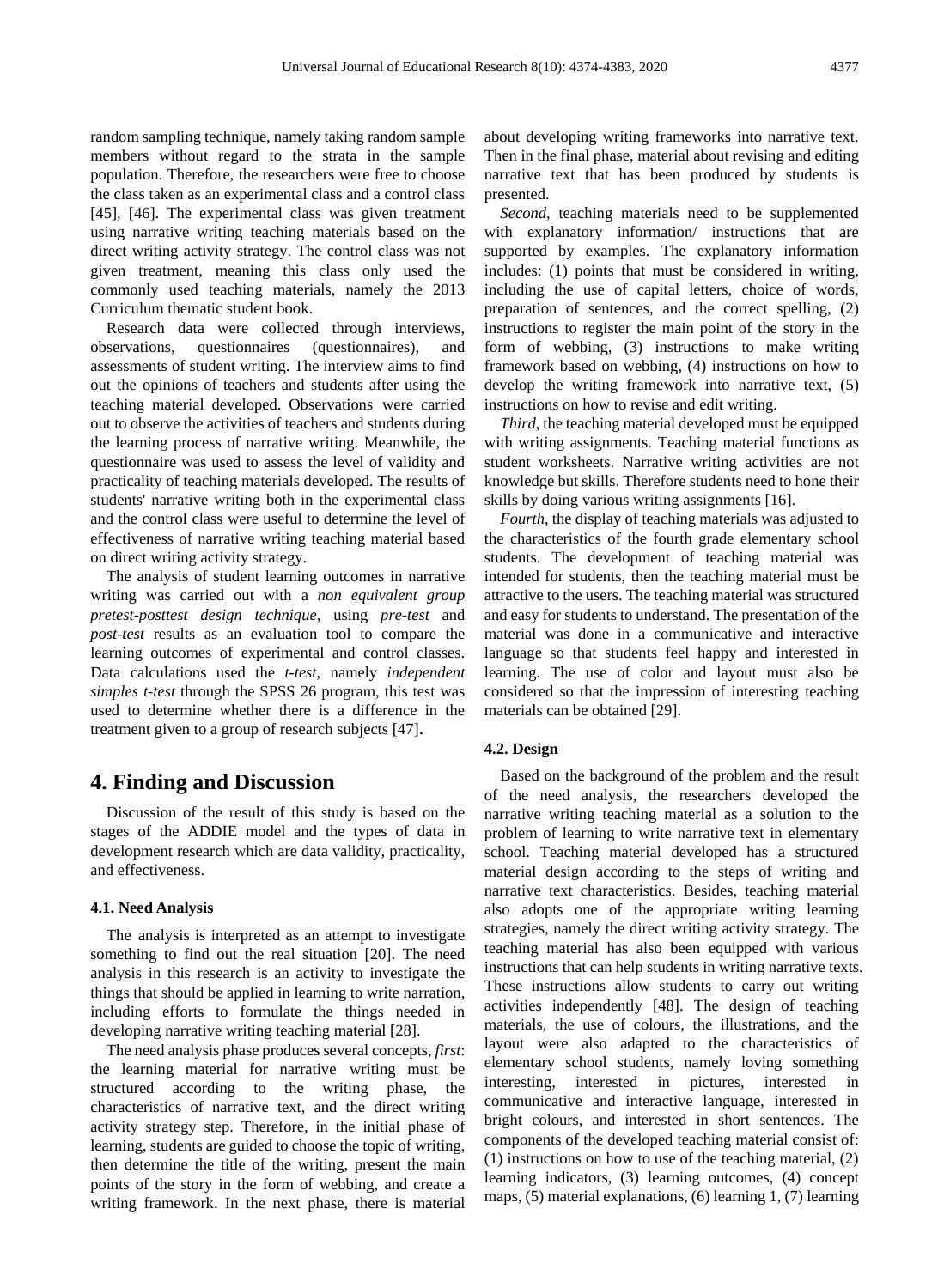2, and (8) learning 3. The components of teaching materials can be seen in Figure 1.

*The instructions to the use of teaching material* are divided into two kinds, namely instructions for teachers and instructions for students. This guide serves as a general guideline in using teaching materials both by the teacher and students. *Learning indicators* are the minimum competencies that students must master after participating in narrative writing learning using teaching materials that are developed. This competency consists of several types and is a set of abilities that students must acquire in writing narrative text. *Learning outcomes* are the results that are expected to be achieved by students after participating in narrative writing learning. Learning outcomes not only focus on results but also on the writing process. Actually, they are a specific translation of the learning indicators, in learning outcomes the techniques or methods used to achieve each learning indicator are explained.



**Figure 1.** Components of teaching materials

*Concept maps* is a mapping of narrative writing steps which are grouped into three steps of writing, namely pre-writing, whilst-writing, and post-writing. These narrative writing learning steps were adjusted to the stages of direct writing activity strategy and explicitly describe the expected learning outcomes. The concept of map design can be seen in figure 2. Explanation of material is an explanation of the concepts that students must know in writing narrative text. These concepts include the definition of narrative text, the characteristics of narrative text, and components of narrative text, as well as the things that must be considered in writing including word selection, spelling, punctuation, and capital letters.. Learning 1, Learning 2, Learning 3 is a description of narrative writing learning material divided into three chapters. In each of these learning activities, students are guided to carry out the narrative writing activities with different topics.



**Figure 2.** Design of concept maps

The material description of each lesson was structured according to the steps of the direct writing activity strategy. In each lesson, there is also a writing assignment that should be completed by students in order to be able to produce story text according to the chosen topic. Examples of student writing assignments can be seen in Figures 3, 4, and 5.



**Figure 3.** Determine the title of the writing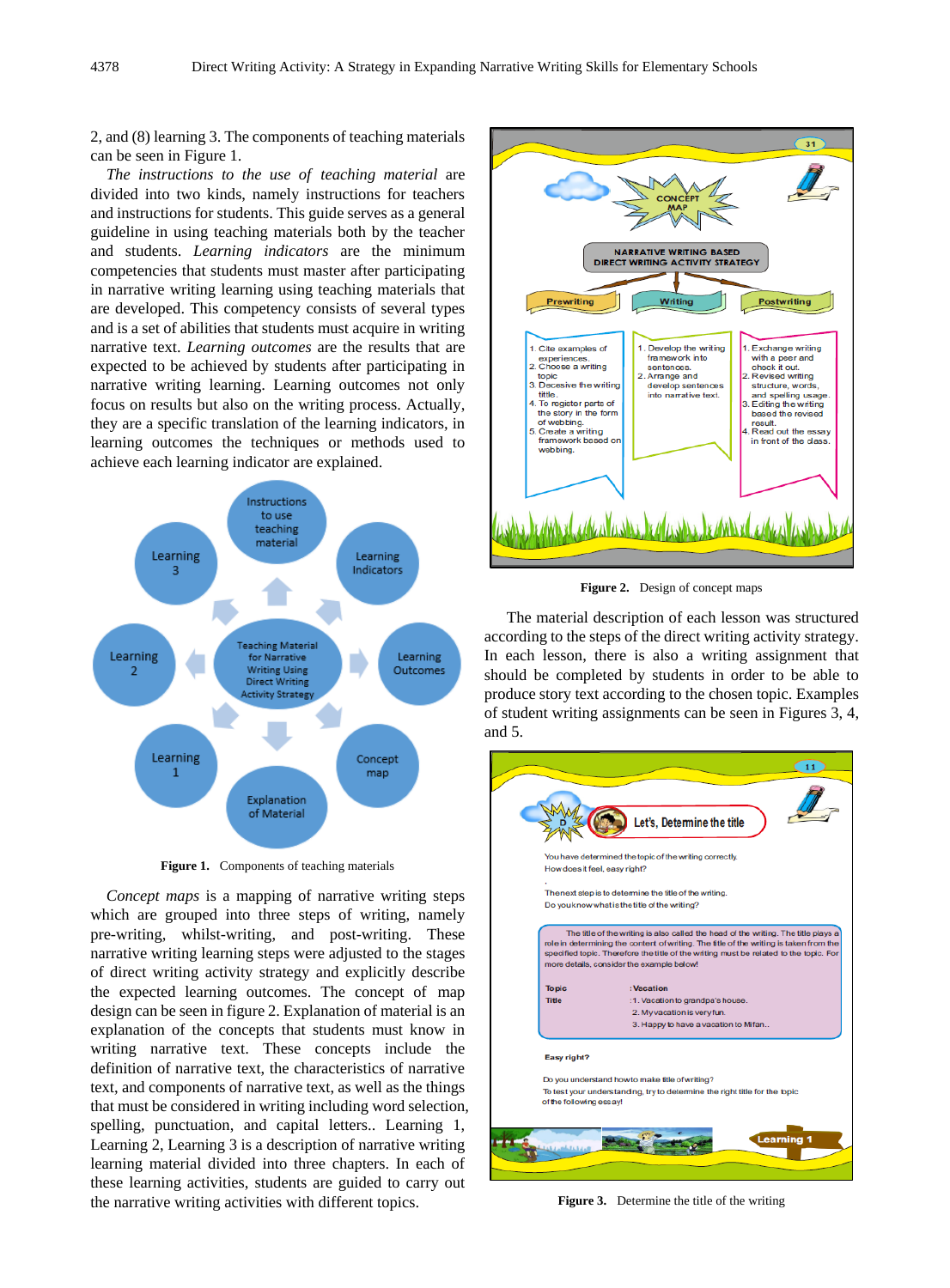

**Figure 4.** Design of webbing



**Figure 5.** Design of revising the draft

The teaching material cover is designed with the light blue and light green main back ground. Light blue symbolizes peace while light green symbolizes naturalness. On the cover, there is a picture of children playing in the park. Playing is an activity that is most often done by children. Of course, this is in line with the theme of the development of teaching material. The cover design of teaching material can be seen in Figure 6



**Figure 6.** Desain of cover

### **4.3. Development (Final Design and Data Validity)**

At the development stage, the design of the teaching material was finalized. At this stage, an instrument was also developed to assess the validity of the teaching material produced [49]. The instrument used is the work of researchers guided by the rules of the preparation of instrument validation. Validity is the level of suitability of the teaching material to be used in learning [27] writing narrative texts for the fourth grade students of elementary schools. Validity scores are obtained from expert and practitioner validator ratings for each aspect of the assessment determined. These aspects include: (1) content worthiness, (2) language use, (3) material presentation, and (4) graphic [45]. The value of the validity of the teaching material for each aspect of assessment can be seen in table 1, while the overall level of validity of the teaching material can be seen in Figure 7.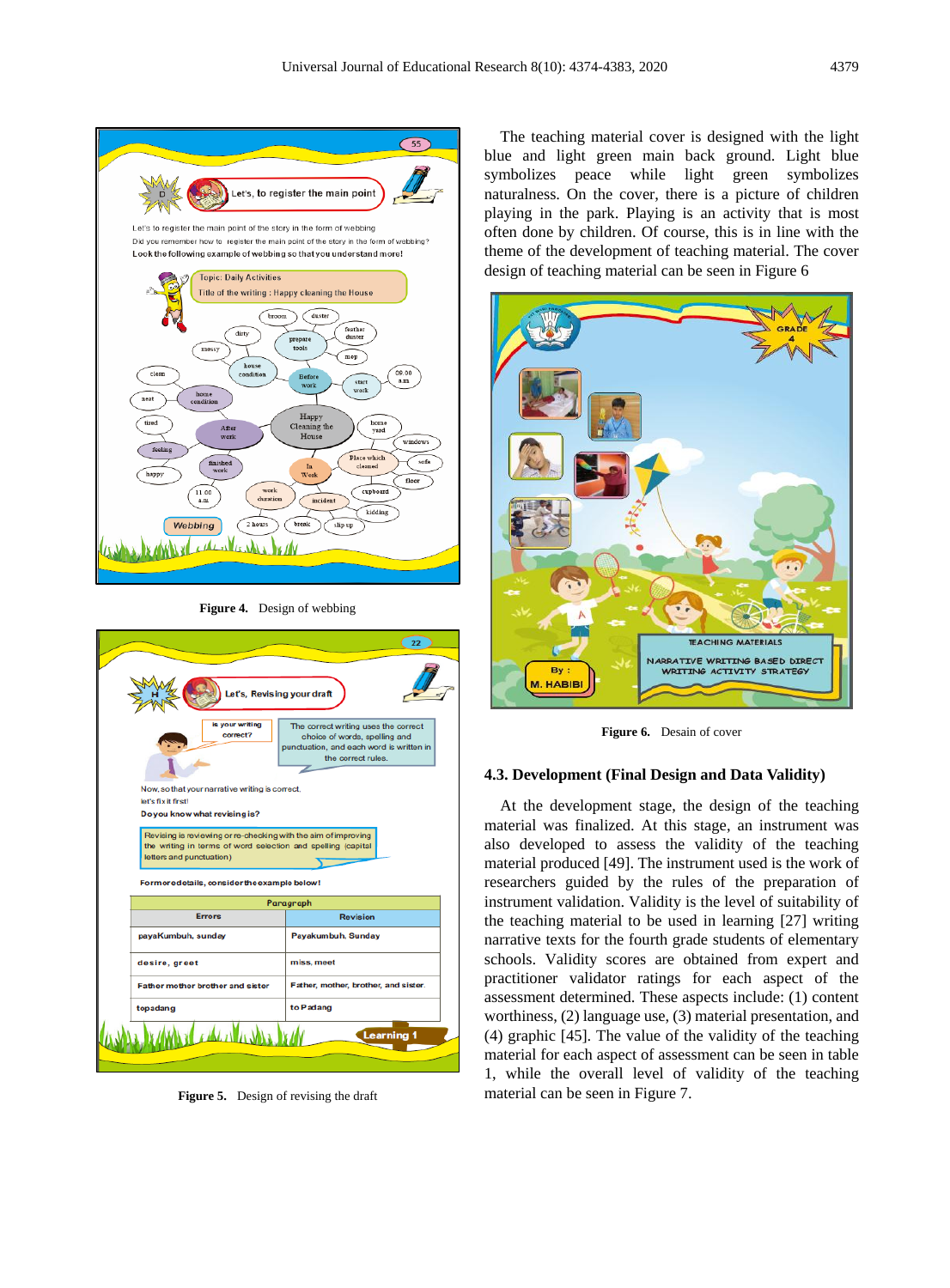| N <sub>0</sub>  |                              |                |                |                |                |                |                |         |
|-----------------|------------------------------|----------------|----------------|----------------|----------------|----------------|----------------|---------|
|                 | Rated Aspect                 | V <sub>1</sub> | V2             | V3             | P <sub>1</sub> | P <sub>2</sub> | P <sub>3</sub> | Average |
| А.              | Content eligibility aspect   | 3,87           | 3.63           | $\overline{4}$ | 3.75           | 3.75           | 4              | 3,83    |
| <b>B.</b>       | Language use aspect          | 3,4            | $\overline{4}$ | $\overline{4}$ | 3.6            | $\overline{4}$ | 3,8            | 3,80    |
| C.              | Material presentation aspect | 3.5            | 3,67           | 3,83           | 3,67           | 3.67           | 3,83           | 3,70    |
| D.              | Graphic aspect.              | 3,6            | 3,8            | 3,6            | 4              | 3,6            | 3,6            | 3,70    |
| Overall average |                              |                |                |                |                |                |                | 3,76    |

**Table 1.** Validation results of the teaching material for each aspect of assessment



**Figure 7**. The level of validity of the teaching material developed

The mean of the validity of the teaching material developed was 3.76 with the highly valid category. The result of the validator's assessment indicates that: (1) the teaching material has contents that are in line with the substance of narrative writing learning material in elementary schools; (2) the teaching material use effective written language in accordance with good and correct Indonesian language rules; (3) the teaching material is presented systematically in the order of learning indicators and is equipped with explanatory information; (4) the teaching material has an attractive appearance, the use of varied colors and a proportional layout. From the results of this analysis it can be concluded that the narrative writing teaching material based on strategy direct writing activity is appropriate as a learning resource for narrative writing learning for elementary school students.

#### **4.3. Implementation**

The teaching material that had been declared valid was then tested on a specified research subject. This activity aims to obtain practicality data and data effectiveness of the teaching material.

#### 4.3.1. Practicality Data

Practicality data is useful to find out the practicality of the teaching material when used in learning [25]. Through this data, it will be known whether the teaching material developed is practically used in teaching narrative writing for elementary school students. This data was obtained by: (1) observing the learning process of narrative writing using the narrative writing teaching material based on direct writing activity strategy, (2) asking for student responses and teacher responses as users of this teaching material. Observation of the learning process of narrative writing was done using an observation sheet. Student responses and teacher responses were collected using a

questionnaire, where students and teachers were asked to give a score (1-4) for each question given. The results of observing the learning process of writing narratives using the teaching material developed can be seen in table 2 and figure 8, while the calculation of the results of student responses and teacher responses can be seen in figure 9 and figure 10.

**Table 2.** Observation result of the writing learning process

|          | <b>Expert Observation Result</b> |                |         |  |
|----------|----------------------------------|----------------|---------|--|
| Learning | P1                               | P <sub>2</sub> | Average |  |
|          | 3,49                             | 3,53           | 3,51    |  |
| 2        | 3,61                             | 3,61           | 3,61    |  |
| 3        | 3.74                             | 3,83           | 3,78    |  |
|          | Overall Average                  |                | 3,63    |  |



**Figure 8**. The level of success in implementing narrative writing learning



**Figure 9.** Result of students responses to the practicality of the teaching material



**Figure 10**. Result of teacher responses to the practicality of the teaching material

The value of the learning process of narrative writing according to table 2 and figure 8 was 3.63 with a very good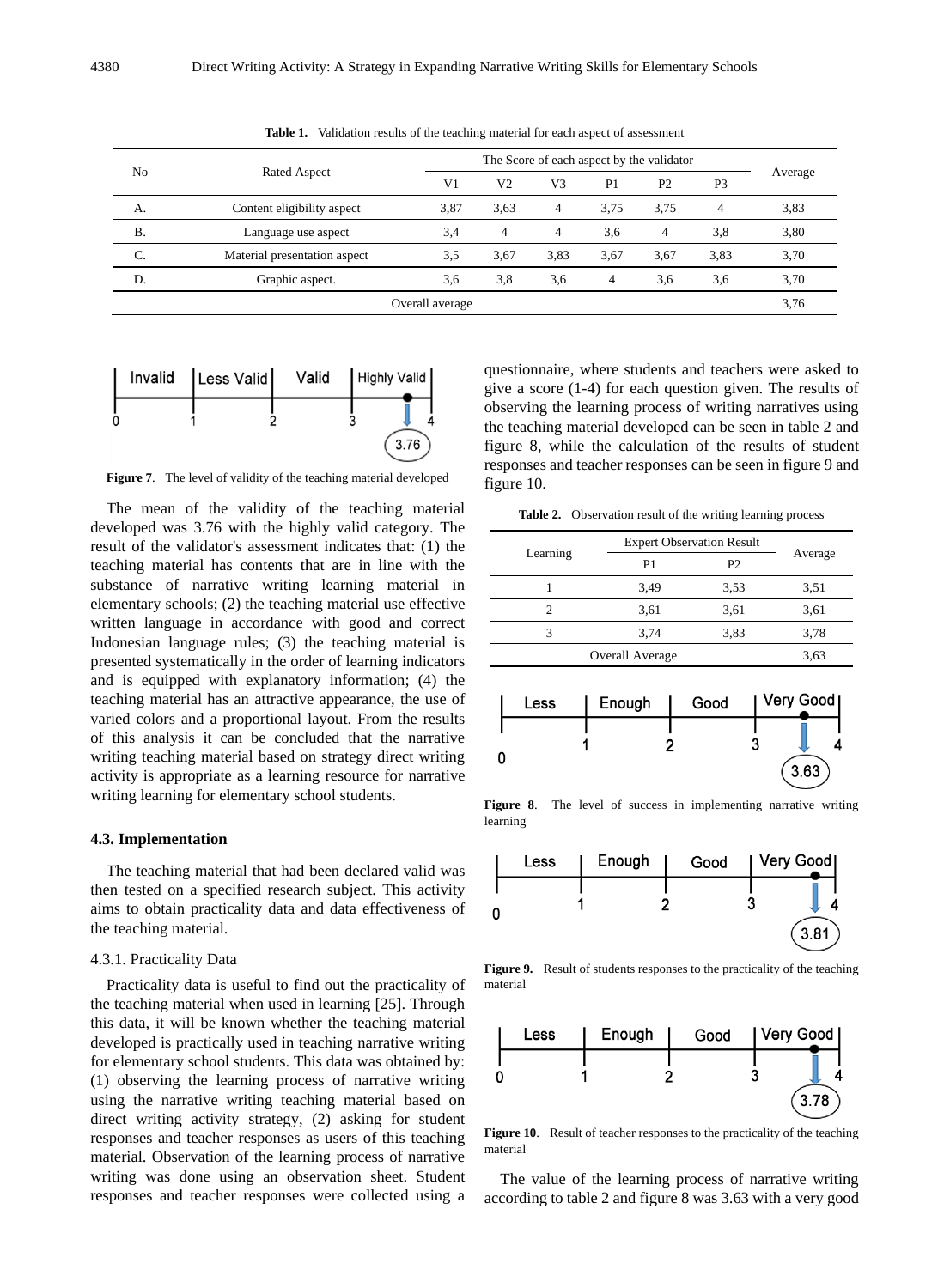category. This indicates that the learning process of narrative writing using the narrative writing teaching material based on direct writing activity strategy was carried out in a structured manner. Learning was carried out according to the stages of writing and stages of the direct writing activity strategy. Students were able to follow each of these stages well and could complete the writing assignments contained in the teaching material.

The result of student responses according to Figure 9 was 3.81 with very good criteria, meaning that teaching materials developed were very practical to use. Students felt motivated to write and felt helped during narrative writing activities. Students got new experiences in learning to write narration because the teaching material used was different from the previous one.

Meanwhile, the result of teacher responses according to Figure 10 was 3.78 with very good criteria. These results indicated that the teacher felt the teaching material developed was easy to apply in learning and greatly helped the teacher in teaching narrative writing skills to elementary school students

## 4.3.2. Effectivity Data

The effectivity data is needed to find out whether the developed teaching material can improve the learning outcomes of narrative writing of the fourth grade elementary school students. This data was obtained by comparing the scores of the narrative text of students in the experimental class (using the teaching material developed) against the scores of the narrative text of students of the control class (using teaching materials commonly used before). These data were then analyzed through statistical tests using the one-party t-test, namely the right hand (posttest) with a significant level of 0.05. The testing criteria used the Independent Sample t-test by first ensuring that the pretest and posttest scores of the experimental class and the control class are normally distributed and homogeneous. t-test results on the scores of the results of the student narrative texts of the experimental class and the control class can be seen in the following figure.

|                                |                                   | Independent Sample Test                          |      |       |                                 |                    |              |                                     |                            |          |
|--------------------------------|-----------------------------------|--------------------------------------------------|------|-------|---------------------------------|--------------------|--------------|-------------------------------------|----------------------------|----------|
|                                |                                   | Levene's Test for<br><b>Equality of Variance</b> |      |       | t-test for Equality<br>of Means |                    |              | 95% Confidence Interval             |                            |          |
|                                |                                   | F                                                | Sig. |       | df                              | Sig.<br>(2-tailed) | <b>Means</b> | Std. Error<br>Difference Difference | of the Difference<br>Lower | Upper    |
| <b>Hasil</b><br><b>Belajar</b> | <b>Equal variances</b><br>assumed | .637                                             | .429 | 5.429 | 46                              | .000               | 14.37500     | 2.64733                             | 9.04539                    | 19.70461 |
|                                | Equal variances not<br>assumed    |                                                  |      | 5.429 | 45.565                          | .000               | 14.37500     | 2.64733                             | 9.04402                    | 19.70598 |

**Figure 11.** T-test Results (independent Sample t-test)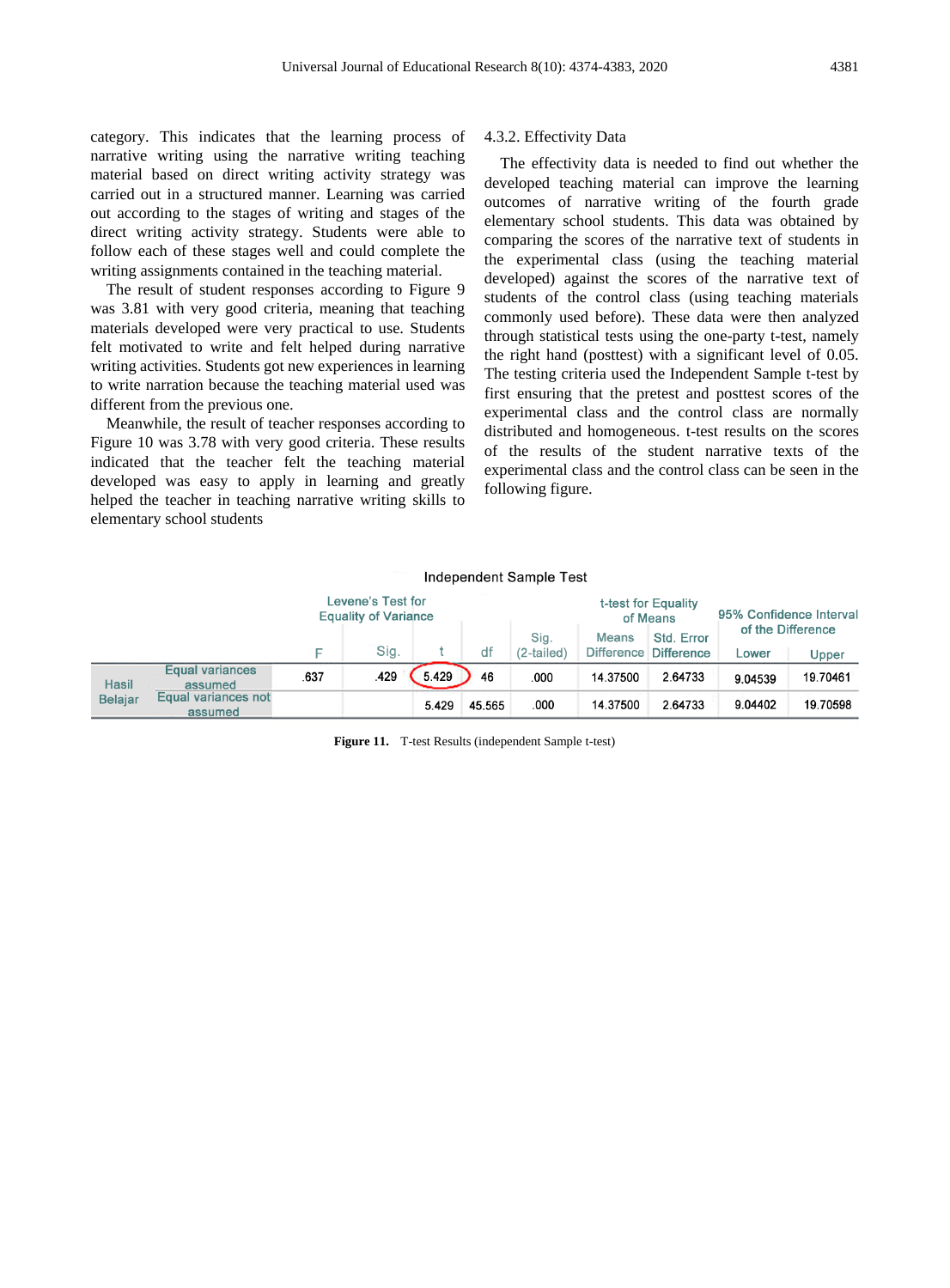## **5. Conclusions**

Based on the findings, it can be concluded that the teaching material developed has fulfilled the valid, practical, and effective criteria, and it can improve the learning outcomes of student narrative writing. The validation score by experts in education was 3.76 which shows that teaching material was very good and suitable for learning to write narrative text. The student response scores and the teacher responses as users of teaching materials were 3.81 and 3.78 with very good criteria that show that the teaching material was very practical to use in learning to write. t-test was used to test the effectiveness of the use of the teaching material. The result of the t-test showed t<sub>obs</sub>  $(5.43) \ge t_{table}$  (2.07), so it was concluded that H0 was rejected and teaching materials were proven to successfully improve student learning outcomes.

## **REFERENCES**

- [1] C. Lehmann, "Linguistic competence: Theory and empiry," *Folia Linguist.*, vol. 41, no. 3–4, pp. 223–278, 2007, doi: 10.1515/flin.41.3-4.223.
- [2] H. G. Tarigan, *Menulis Sebagai Suatu Keterampilan Berbahasa (Writing as a language skill)*. Bandung: PT. Angkasa, 2008.
- [3] R. Kurnia, D. Arief, and I. Irdamurni, "Development of Teaching Material for Narrative Writing Using Graphic Organizer Story Map in Elementary School," *Int. J. Res. Couns. Educ.*, vol. 1, no. 1, p. 22, 2018, doi: 10.24036/009za0002.
- [4] M. Şengül, "The Opinions of Instructors Teaching Turkish to Foreigners About the Writing Skills of Syrian Students," *J. Educ. Train. Stud.*, vol. 3, no. 5, pp. 177–186, 2015, doi: 10.11114/jets.v3i5.928.
- [5] I. M. Muslim, "Helping EFL Students Improve Their Writing," *Int. J. Humanit. Soc. Sci.*, vol. 4, no. 2, pp. 105– 112, 2014.
- [6] I. Jalaluddin, M. Md. Yunus, and H. Yamat, "The Effect of Teacher's Assistance on Malaysian Rural L Writing Self-efficacy: A Case Study," *Adv. Lang. Lit. Stud.*, vol. 2, no. 1, pp. 81–91, 2011, doi: 10.7575/aiac.alls.v.2n.1p.81.
- [7] J. Cole and J. Feng, "Effective Strategies for Improving Writing Skills of Elementary English Language Learners, in *Chinese American Educational Research and Development Association Annual Conference*, 2015, pp. 1– 25.
- [8] P. Bulut, "The Effect of Primary School Students' Writing Attitudes and Writing Self-Efficacy Beliefs on Their Summary Writing Achievement," *Int. Electron. J. Elem. Educ.*, vol. 10, no. 2, pp. 281–285, 2017, doi: 10.26822/iejee.2017236123.
- [9] S. Despande, "Teaching Writing Skills in English: Involvement of Students in the Assessment and Correction

of Their Own Errors," *Int. J. English Lang. Teach.*, vol. 3, no. 1, pp. 68–73, 2014.

- [10] S. Manik and J. D. Sinurat, "Improve Students' Narrative Writing Achievement Through Film at SMA Negeri 1 Palipi," *Int. J. English Linguist.*, vol. 5, no. 2, pp. 172–173, 2015, doi: 10.5539/ijel.v5n2p172.
- [11] A. Koura and F. Zahran, "Using Habits of Mind to Develop EFL Writing Skills and Autonomy," *Arab World English J.*, vol. 8, no. 4, pp. 183–198, 2017, doi: 10.24093/awej/vol8no4.12.
- [12] K. Anderson, M., & Anderson, *Text types in English 2*. Australia: Macmillan, 1997.
- [13] E. Grenner, V. Åkerlund, L. Asker-Árnason, J. van de Weijer, V. Johansson, and B. Sahlén, "Improving narrative writing skills through observational learning: a study of Swedish 5th-grade students," *Educ. Rev.*, vol. 00, no. 00, pp. 1–20, 2018, doi: 10.1080/00131911.2018.1536035.
- [14] F. Susilawati, "Teaching Writing of Narrative Text Through Digital Comic," *J. English Educ.*, vol. 5, no. 2, pp. 103–111, 2017.
- [15] R. Wahyuningtyas, M. Maryaeni, and R. Roekhan, "Pengembangan Bahan Ajar Menulis Cerpen Dengan Konversi Teks Untuk Siswa Kelas VII SMP (Development of Short Story Writing Teaching Materials with Text Conversion for Grade VII Middle School Students)", *J. Pendidik. - Teor. Penelitian, dan Pengemb.*, vol. 1, no. 7, pp. 1330–1336, 2016, doi: 10.17977/jp. v1i7.6562.
- [16] S. . Slamet, Winarni, Retno, and Ismail, "The Development of Textbook for Study of Writing Poetry BasedCharacter in Contextual Learning," *Int. Interdiscip. Res. J.*, vol. 6, no. 5, pp. 11–22, 2016.
- [17] D. Aswita, S. Ramadhan, and T. Taufik, "Development of Teaching Material for Narrative Writing Using Graphic Organizer Type Circle Organizer in Elementary School," in *International Conference on Language, Literature, and Education (ICLLE 2018)*, 2018, vol. 263, no. 4, pp. 250–254, doi: 10.2991/iclle-18.2018.42.
- [18] N. Nurjani, "Pengembangan Bahan Ajar Menulis Narasi Berbasis Media Bagan Pohon Di Kelas V Sekolah Dasar (Development of Teaching Materials Narrative Writing Based on Tree Chart Media in Class V Elementary School), *Ta'dib*, vol. 21, no. 1, p. 21, 2018, doi: 10.31958/jt.v21i1.1041.
- [19] M. Zulela, Y. E. Y. Siregar, R. Rachmadtullah, and P. A. Warhdani, "Keterampilan Menulis Narasi Melalui Pendekatan Konstruktivisme di Sekolah Dasar (Narrative Writing Skills Through Constructivism Approaches in Primary Schools)," *J. Pendidik. Dasar*, vol. 8, no. 2, pp. 112–123, 2017, doi: 10.21009/JPD. 082.011.
- [20] A. Kamariah, D. Husain, H. Atmowardoyo, and K. Salija, "Developing Authentic Based Instructional Materials for Writing Skill," *J. Lang. Teach. Res.*, vol. 9, no. 3, p. 591, 2018, doi: 10.17507/jltr.0903.19.
- [21] A. Masood, "Exploiting Authentic Materials For Developing Writing Skills at Secondary Level," *J. Lit. Lang. Linguist.*, vol. 1, no. 1, pp. 15–25, 2013.
- [22] R. Eanes, *Content Area Literacy. Teaching Today's and Tomorrow.* New York: Delmar Publishers, 1997.